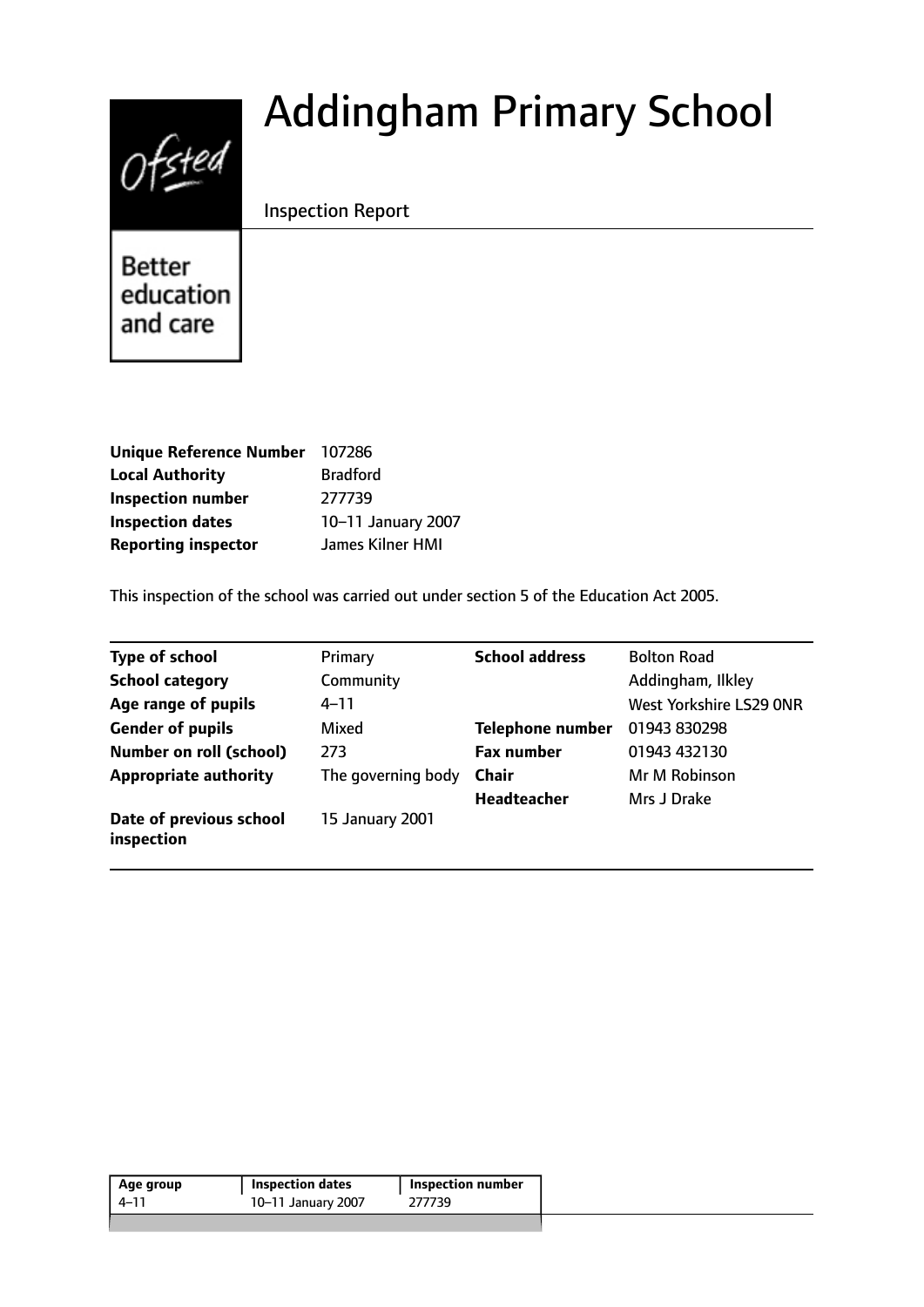© Crown copyright 2007

Website: www.ofsted.gov.uk

This document may be reproduced in whole or in part for non-commercial educational purposes, provided that the information quoted is reproduced without adaptation and the source and date of publication are stated.

Further copies of this report are obtainable from the school. Under the Education Act 2005, the school must provide a copy of this report free of charge to certain categories of people. A charge not exceeding the full cost of reproduction may be made for any other copies supplied.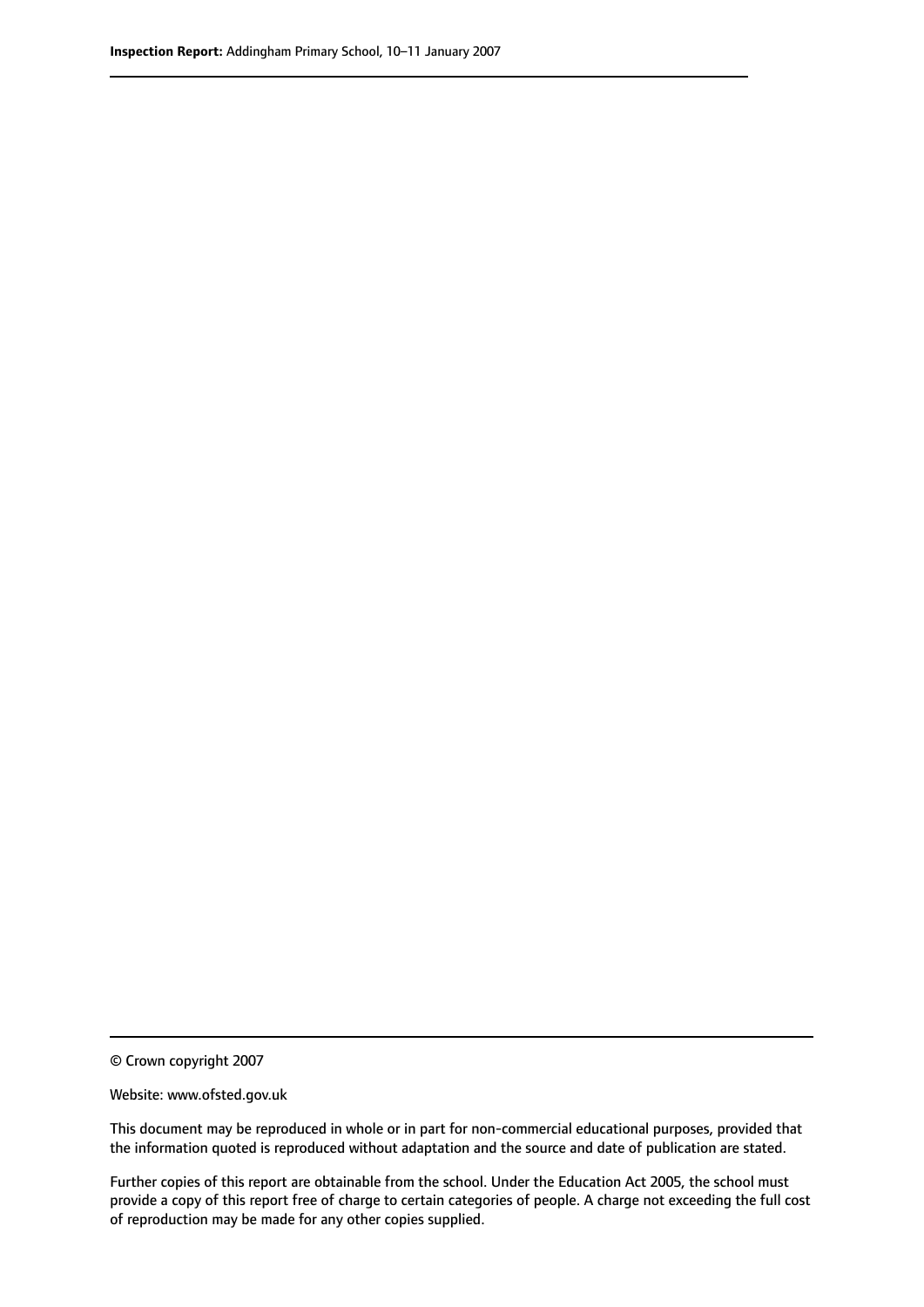# **Introduction**

The inspection was carried out by one of Her Majesty's Inspectors and two Additional Inspectors.

## **Description of the school**

This above average sized school serves a semi-rural community to the north of Bradford. Almost all the pupils are of White British heritage. The percentage of pupils with special educational needs is slightly below average and the proportion entitled to free school meals is below average. Attainment on entry to the Reception class is above average.

#### **Key for inspection grades**

| Good         |
|--------------|
|              |
| Satisfactory |
| Inadequate   |
|              |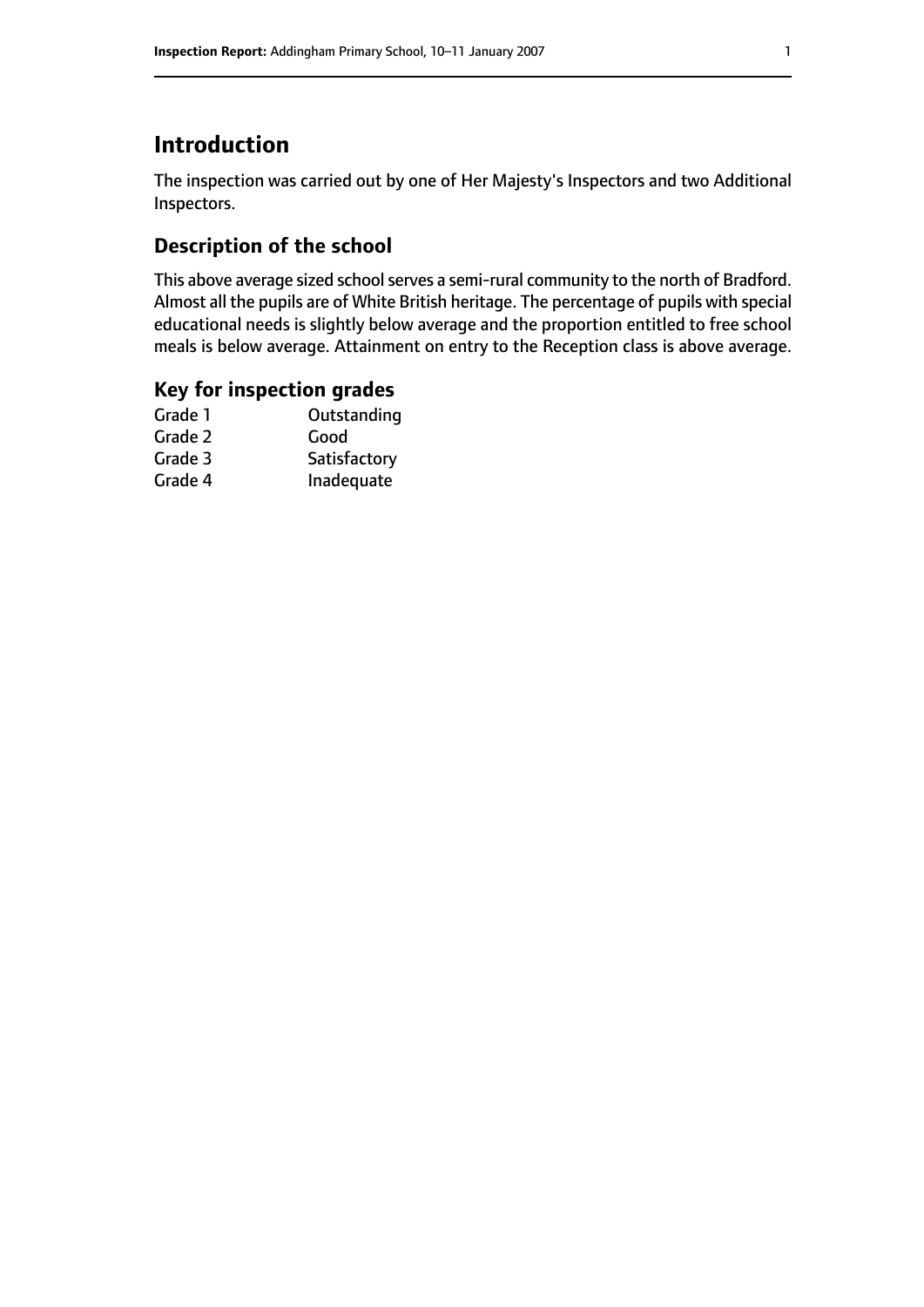# **Overall effectiveness of the school**

#### **Grade: 3**

This is a satisfactory school with some significant strengths, principally in the personal development of pupils, partnership with the local community and the care provided for all pupils. Pupils with learning difficulties and/or disabilities are fully included in the life of the school and these pupils achieve well. The school is the hub of the village and there are many opportunities for pupils to plan and participate in a wide range of exciting and worthwhile community activities. The achievement of the Sports Mark and Arts Mark reflect the school's strong links with local sporting and arts-based organisations as well as its thriving extra-curricular lunchtime and after school clubs. The school works well with the community police and other organisations to ensure that pupils are acutely aware of the strategies needed to stay healthy and safe.

Children get off to a good start and make good progress in the Reception classes because teaching is strong, lively and develops their independence well. Provision in the Foundation Stage is good.

Standards are above average in English, mathematics and science by the end of Year 6 indicating satisfactory achievement. Rates of progress are variable and standards could be even higher, particularly in mathematics, where achievement falls short of that in English and science. The overall quality of teaching and learning is satisfactory. Good teaching is exemplified by high expectations, good subject knowledge and a lively sense of fun which can inspire and make learning effective and enjoyable. Teaching is less successful where planning does not match well to pupils' ages, needs and capabilities. Monitoring of provision by the leadership team is at an early stage of development and has yet to impact on weaknesses in teaching and learning.

The school provides a satisfactory curriculum but planned developments to ensure a more exciting and vibrant curriculum have yet to be reflected consistently in classroom practice.

Following the previous inspection, progress in addressing key issues was thwarted by significant staffing difficulties. This has been the cause of some variability in pupils' progress and the quality of teaching. The school has recovered well from this turbulent time and is now back on track and progressing well.

Governors provide a good level of support and challenge for the school. They are actively involved on a regular basis and have managed strategically difficulties in recruitment and retention. The school's honest self-evaluation and accurate identification of most areas for improvement, together with re-focused leadership at all levels, gives good capacity to improve.

#### **What the school should do to improve further**

- Improve rates of progress for all pupils, particularly in mathematics.
- Ensure consistency in teachers' planning in order that work more closely matches the needs of all pupils.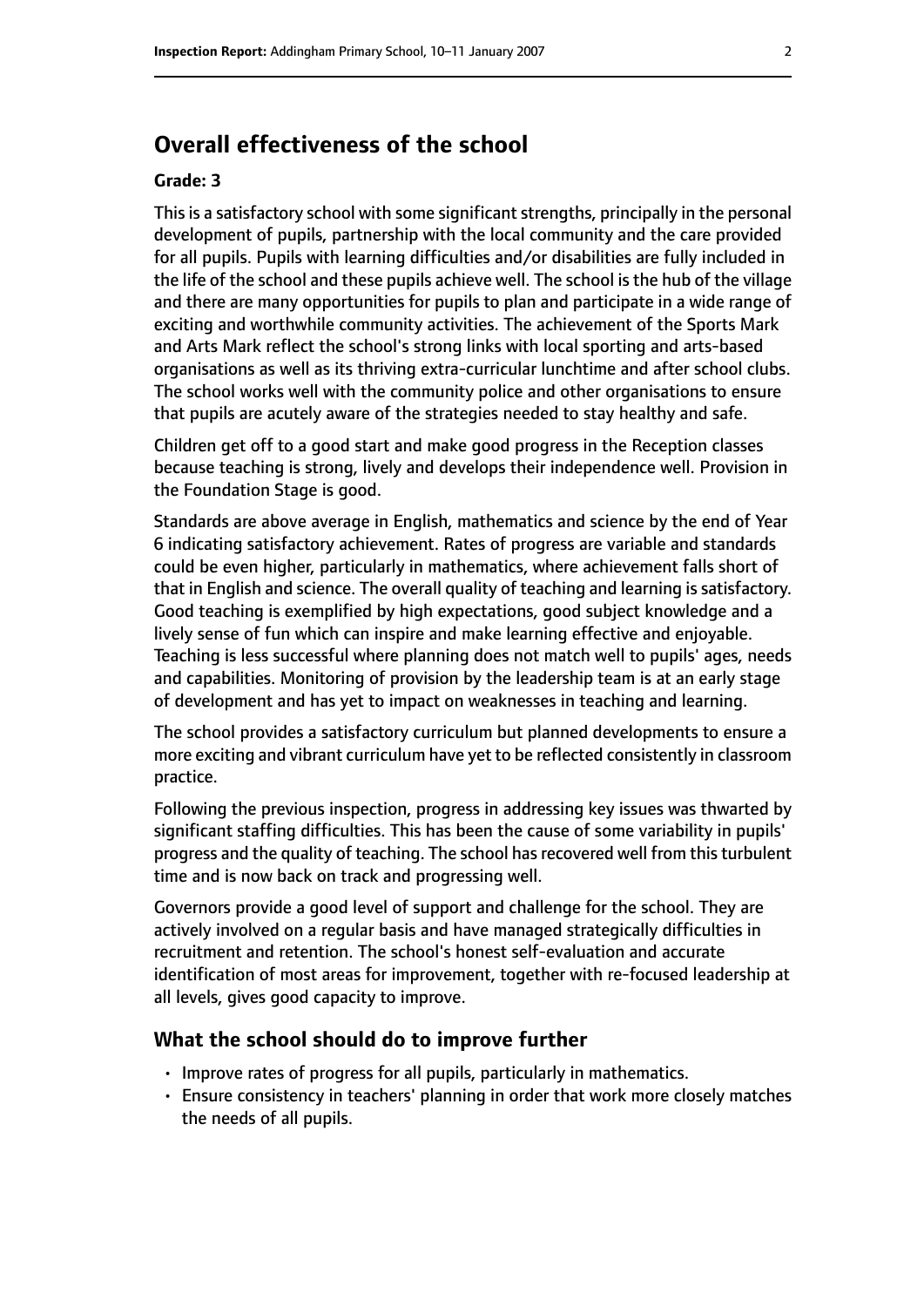- 
- Improve strategies for monitoring the quality of provision to ensure that teaching and learning are consistently good or better.

# **Achievement and standards**

#### **Grade: 3**

Achievement is satisfactory, standards are good. Children enter the Reception classes with average to above average skills in all areas of learning. They make good progress and a large proportion exceed the expected level at the end of the year. From this above average starting point in Year 1, pupils make satisfactory progress to reach above average standards at the end of Year 2. Progress is uneven due to inconsistencies in the quality of teaching and learning in some classes. Some pupils therefore have a lot of catching up to do in Year 2 to maintain above average standards. Progress is variable in lower Key Stage 2 but accelerates in Years 5 and 6 because of effective, challenging teaching. Results for the 2006 tests in English show significant improvement at the higher levels with 67% of pupils attaining Level 5. This reflects the school's successful strategies to improve writing at this key stage. Standards in mathematics are below those in English and science, particularly at the higher levels, where 35% attained Level 5, reflecting the uneven quality of provision in earlier years. The trend in the school's results is improving because of the school's sharper focus on raising achievement. Pupils with learning difficulties and/or disabilities make good progress due to the good level of support they receive. The school now sets challenging targets, which it expects to meet.

# **Personal development and well-being**

#### **Grade: 2**

The quality of pupils' personal development and well-being is good. They have a clear sense of right and wrong and relationships are characterised by mutual respect. A good range of activities, including a partnership with an inner city school through the 'linking schools project,' enables pupilsto have a good understanding of world religions and different cultures.

Pupils are very positive about their school and attendance is good. They are keen to learn. Behaviour is generally very good, pupils report that bullying is not an issue and school does much to ensure that this remains the case. Pupils are confident that they can talk to an adult member of staff if any problem arises. A 'problems box' allows pupils to express any worries, in confidence, to named adults. Pupils have a good appreciation of how to lead a healthy lifestyle and they say that recent initiatives are having a positive impact on their eating habits.

The school council is effective in providing pupils with valuable experiences in working together for the benefit of the community. This democratically elected group meets with the leadership team, governors and the parent teacher association to voice their opinions on initiatives designed to improve facilities in the school. Members are valued and respected and they feel that they have a genuine voice in the affairs of the school.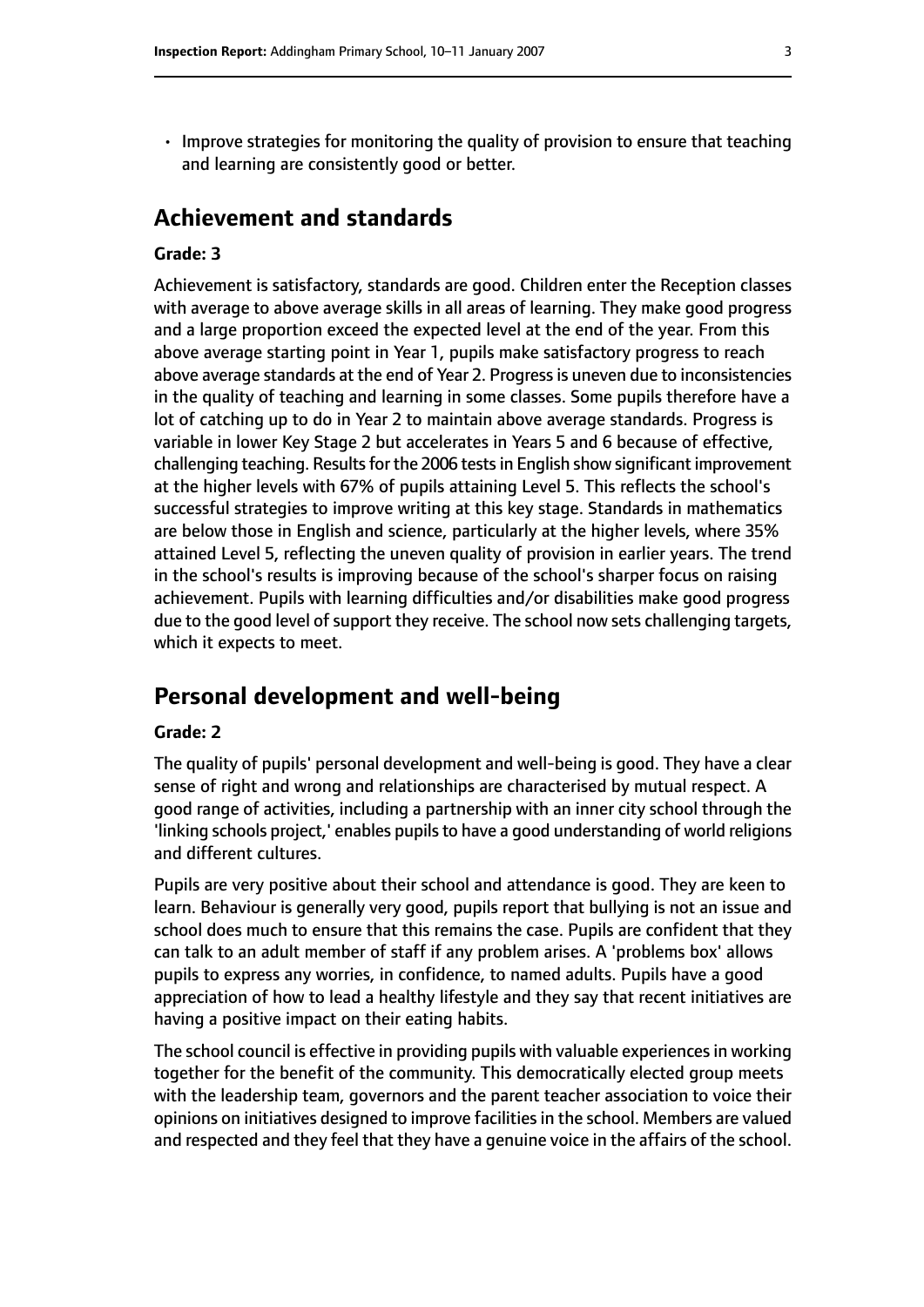Pupils are well placed in terms of their future economic well being, not only because of the good standards they achieve but also because of the enterprising activities in which they eagerly participate. For example, they organise and participate in the planting of bulbs in order to raise funds for Cancer Research.

# **Quality of provision**

#### **Teaching and learning**

#### **Grade: 3**

The quality of teaching and learning is satisfactory. It is good in the Reception classes, where teachers' efficient organisation and strong sense of fun enable children to learn happily and effectively. A good range of purposeful activities stimulate pupils' curiosity. In other classes, good features include a similarly engaging teaching style that encourages pupils to listen well to each other and to learn from effective questioning. In these lessons, good subject knowledge enhances teaching confidence, increases the pace of learning and the level of challenge for all groups of pupils. Pupils' learning soars in response to these high expectations. Where the pace of learning slows and planned work does not match pupils' needs and capabilities sufficiently, teaching is less effective. Questioning tends to be less probing and so opportunities are missed to develop pupils' thinking and reflection. The quality of teachers' marking is similarly varied with the best giving clear indications asto how pupils might improve their work, linked to their individual targets. Teaching assistants give good, unobtrusive support in all classes which increases the effectiveness of learning and ensures all pupils, regardless of ability, are included.

#### **Curriculum and other activities**

#### **Grade: 3**

The curriculum makes satisfactory provision for all subjects, with appropriate emphasis on the skills of literacy, numeracy and information and communication technology (ICT). Provision for personal, social, health and citizenship education is a strong feature. The exceptionally wide range of lunchtime and after school clubs brings together pupils of different ages to read, to use ICT and play mathematical games as well as providing opportunities to take part in a huge range of sports. The school has sensibly adapted the Foundation Stage curriculum to suit the available accommodation, balancing formal activities with those that children choose freely and integrating indoor and outdoor learning wherever possible. Throughout the school, carefully planned curricular developments include linking subjects creatively together. This initiative extends the use of literacy, numeracy and ICT skills in other subjects so as to give pupils more opportunities to learn independently. This is at an early stage of development and has yet to improve the rates of pupil progress throughout the school.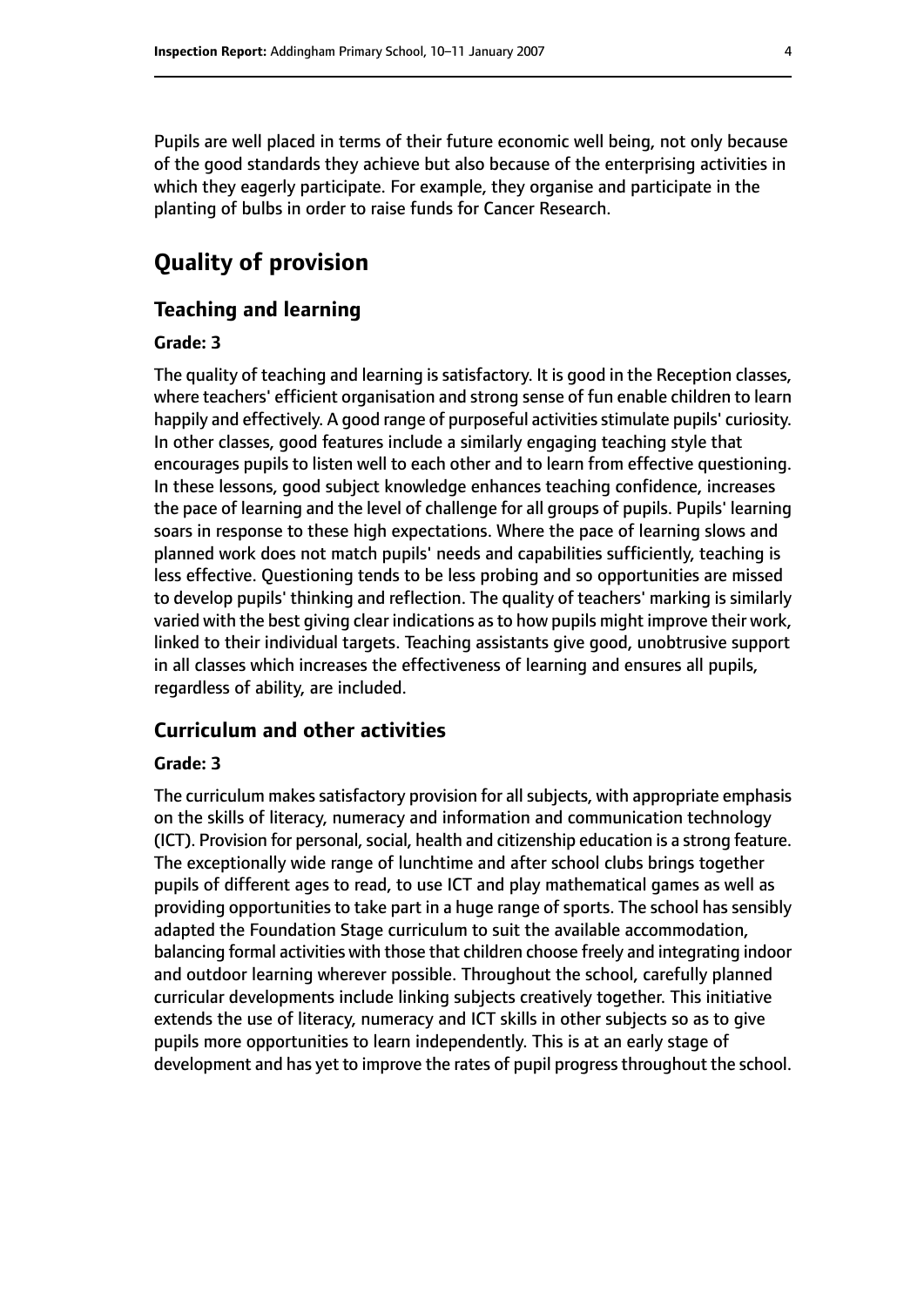#### **Care, guidance and support**

#### **Grade: 2**

Care, support and guidance are good. Provision for pupils' welfare is good; child protection procedures are firmly in place and are reviewed regularly, with appropriate training for named personnel. Pupils are given good support personally and this helps them to feel safe and secure in school. The small proportion of pupils with learning difficulties and/or disabilities is catered for well. A strong feature of provision is the 'farewell and welcome' package to ensure that pupils who need extra support are well prepared for changes from one key stage to the next, including secondary school. Academic support and guidance are good. The leadership team now have a good overview of progress. A number of parents have raised an issue to do with traffic congestion at the school entrance. This matter is being tackled through the school's revised travel plan.

#### **Leadership and management**

#### **Grade: 3**

Leadership and management of the school are satisfactory with strengths in the work of the headteacher and deputy headteacher.

The school is emerging from a turbulent time in managing unforeseen staffing difficulties. This has been at the heart of some of the issues surrounding variability in rates of pupil progress and the quality of teaching. The headteacher is successful in her management and works unstintingly to ensure the inclusion of all pupils in to the life of the school. Key to this success has been the recently appointed deputy headteacher who provides an exemplary role model in the classroom as well as assisting the headteacher and leadership team as they strive to raise achievement. The overwhelming majority of parents reported that they support the work of the school.

The role of subject leaders is being developed following recent staffing difficulties. Together with the senior team they are revising the curriculum to provide more exciting and broader learning opportunities for all pupils. However, the work undertaken by this group in relation to monitoring provision and standards in their subjects varies in quality. Whilst they take responsibility for managing their subjects there are some inconsistencies in practice. Recently introduced pupil tracking systems enable senior managers to monitor pupil performance and set aspirational targets for pupils. This work is yet to be linked with the evaluations of teaching and learning.

Self-evaluation is largely accurate and recognises the strengths and weaknesses of the school. There are appropriate planned strategies for curriculum development and raising achievement in mathematics. However, effective actions have not been implemented quickly enough to ensure teaching and learning are consistently good in all classes.

The governing body knows the school well. Recent changes to the composition of the group have been well managed. New members receive appropriate training for their roles and bring a wealth of appropriate professional and practical skills to the school.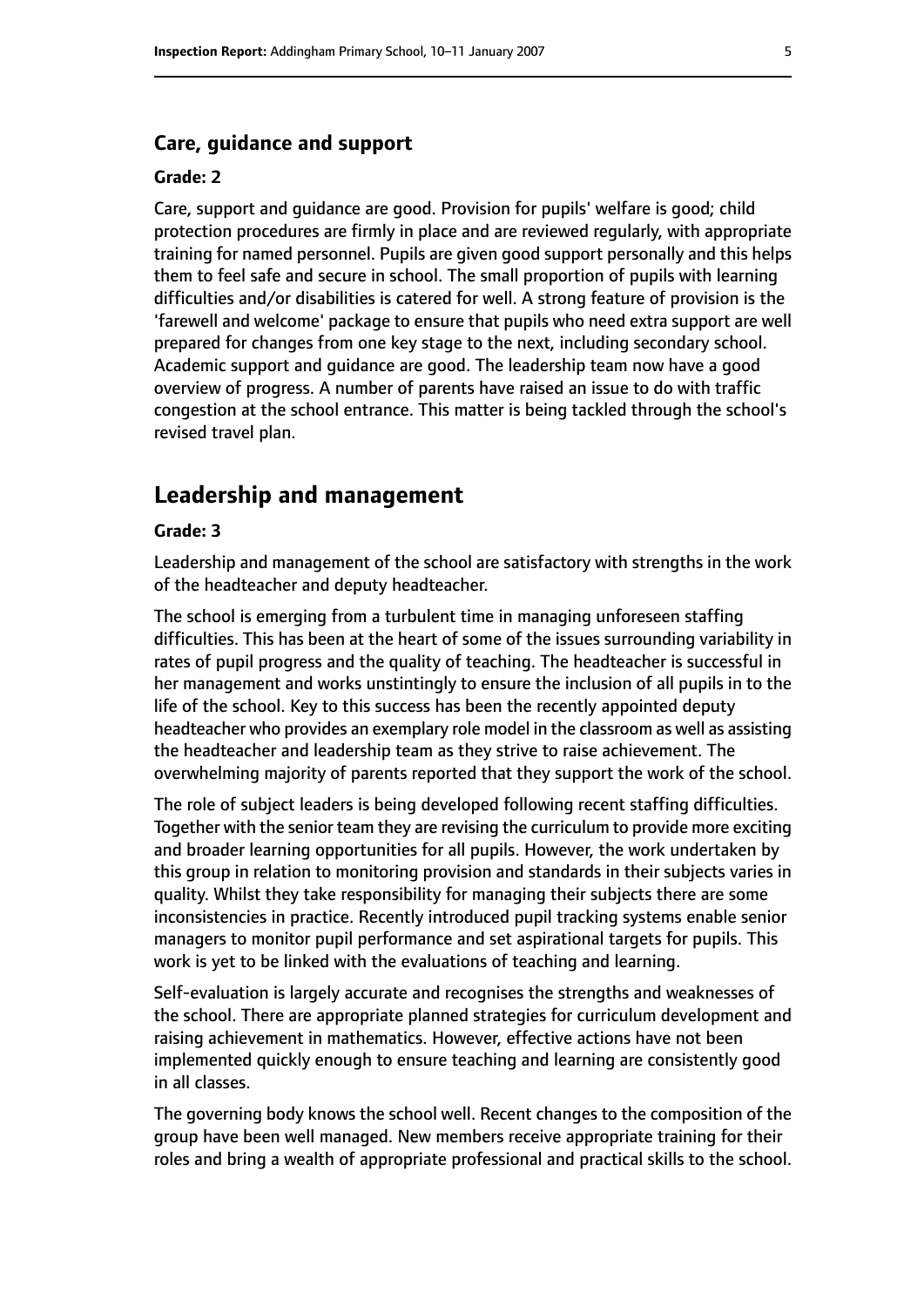Governors are committed to raising achievement and monitor closely the work of the school, providing appropriate support but a good level of challenge. The school provides satisfactory value for money.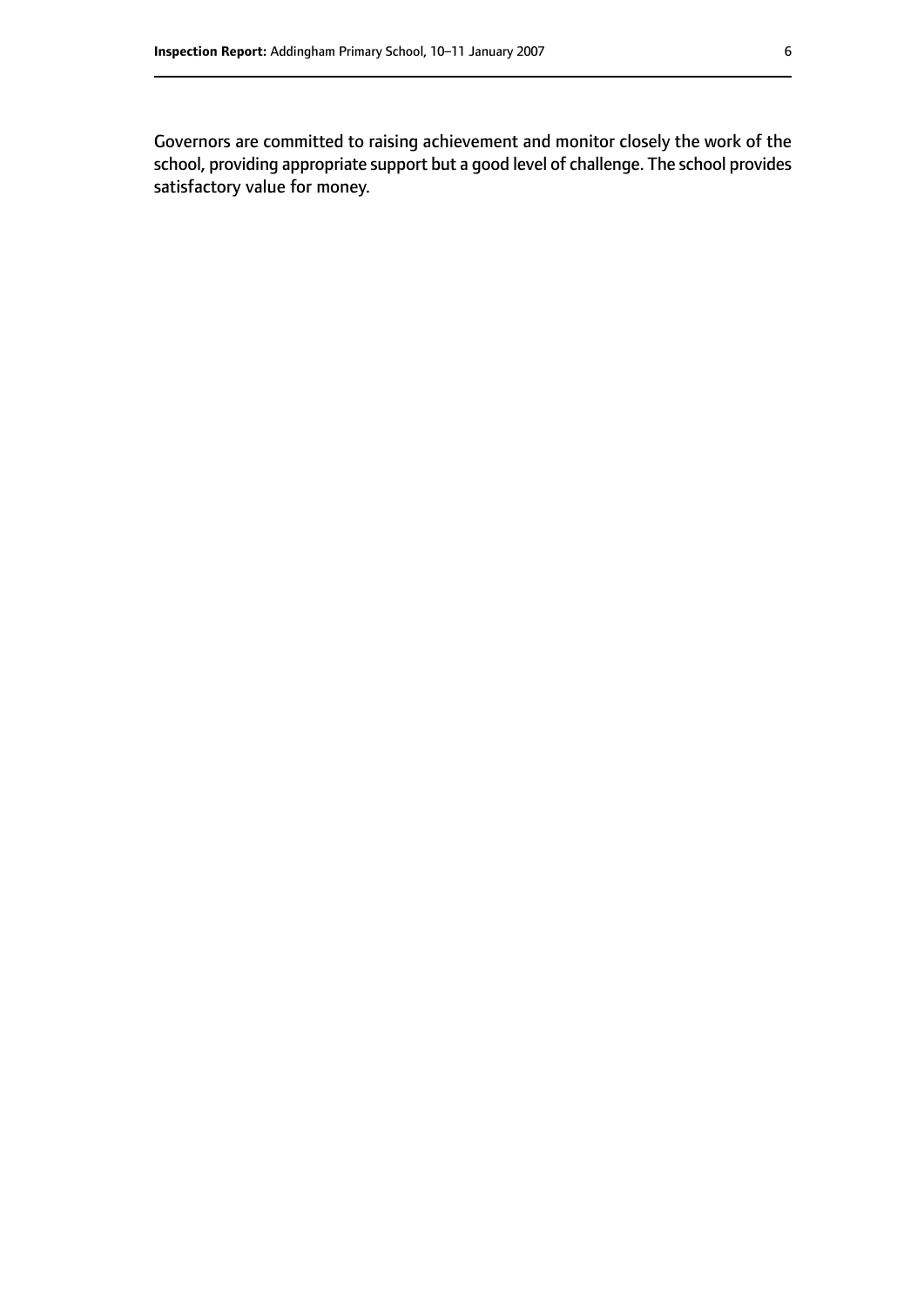**Any complaints about the inspection or the report should be made following the procedures set out inthe guidance 'Complaints about school inspection', whichis available from Ofsted's website: www.ofsted.gov.uk.**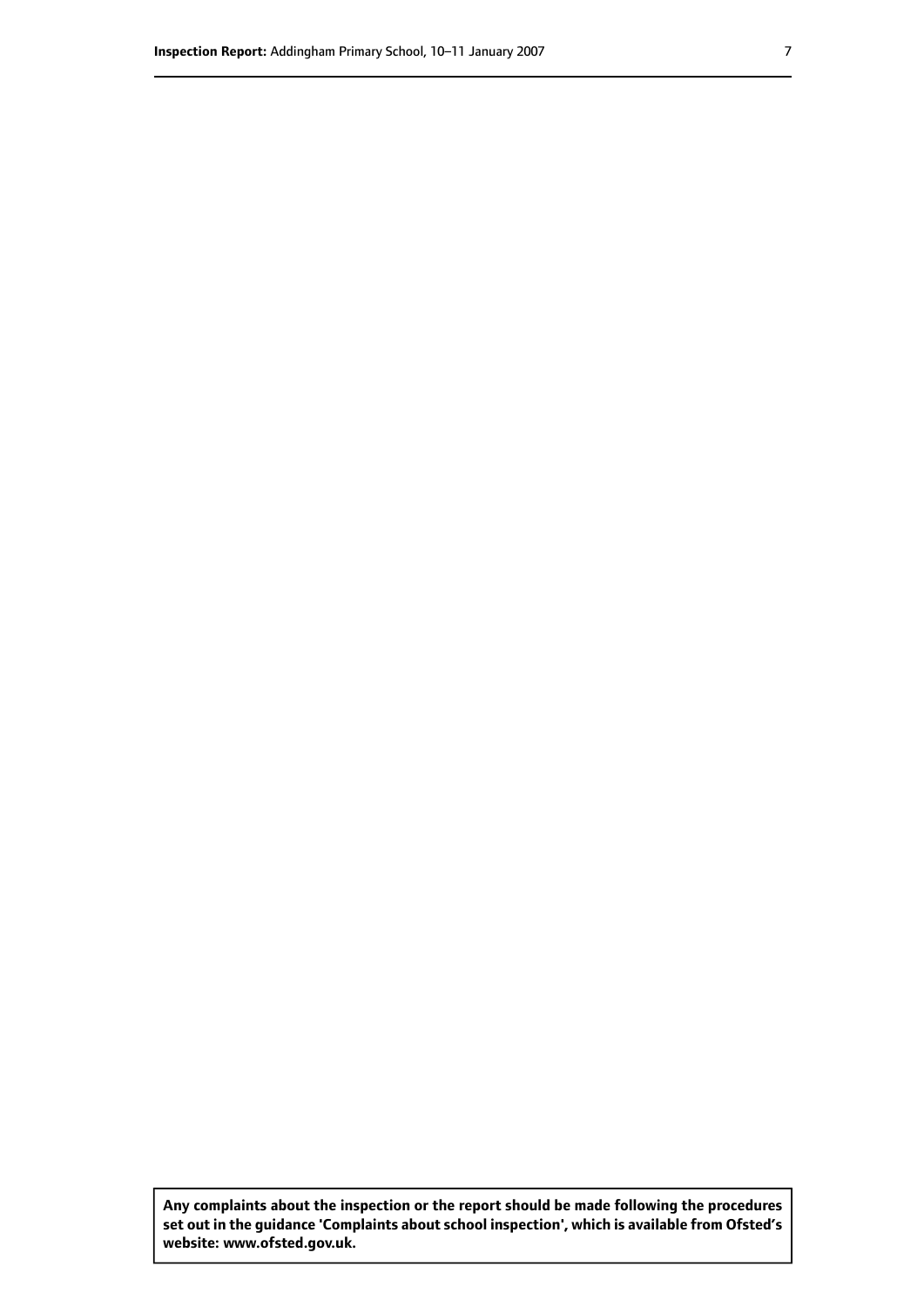# **Inspection judgements**

| Key to judgements: grade 1 is outstanding, grade 2 good, grade 3 satisfactory, and grade 4 | School         |
|--------------------------------------------------------------------------------------------|----------------|
| inadeauate                                                                                 | <b>Overall</b> |

# **Overall effectiveness**

| How effective, efficient and inclusive is the provision of education, integrated<br>care and any extended services in meeting the needs of learners? |     |
|------------------------------------------------------------------------------------------------------------------------------------------------------|-----|
| How well does the school work in partnership with others to promote learners'<br>well-being?                                                         |     |
| The quality and standards in the Foundation Stage                                                                                                    |     |
| The effectiveness of the school's self-evaluation                                                                                                    |     |
| The capacity to make any necessary improvements                                                                                                      |     |
| Effective steps have been taken to promote improvement since the last<br>inspection                                                                  | Yes |

## **Achievement and standards**

| How well do learners achieve?                                                                               |  |
|-------------------------------------------------------------------------------------------------------------|--|
| The standards <sup>1</sup> reached by learners                                                              |  |
| How well learners make progress, taking account of any significant variations between<br>groups of learners |  |
| How well learners with learning difficulties and disabilities make progress                                 |  |

# **Personal development and well-being**

| How good is the overall personal development and well-being of the<br>learners?                                  |  |
|------------------------------------------------------------------------------------------------------------------|--|
| The extent of learners' spiritual, moral, social and cultural development                                        |  |
| The behaviour of learners                                                                                        |  |
| The attendance of learners                                                                                       |  |
| How well learners enjoy their education                                                                          |  |
| The extent to which learners adopt safe practices                                                                |  |
| The extent to which learners adopt healthy lifestyles                                                            |  |
| The extent to which learners make a positive contribution to the community                                       |  |
| How well learners develop workplace and other skills that will contribute to<br>their future economic well-being |  |

# **The quality of provision**

| $\Box$ How effective are teaching and learning in meeting the full range of the $\Box$<br>  learners' needs?        |  |
|---------------------------------------------------------------------------------------------------------------------|--|
| $\mid$ How well do the curriculum and other activities meet the range of needs<br>$\mid$ and interests of learners? |  |
| How well are learners cared for, guided and supported?                                                              |  |

 $^1$  Grade 1 - Exceptionally and consistently high; Grade 2 - Generally above average with none significantly below average; Grade 3 - Broadly average to below average; Grade 4 - Exceptionally low.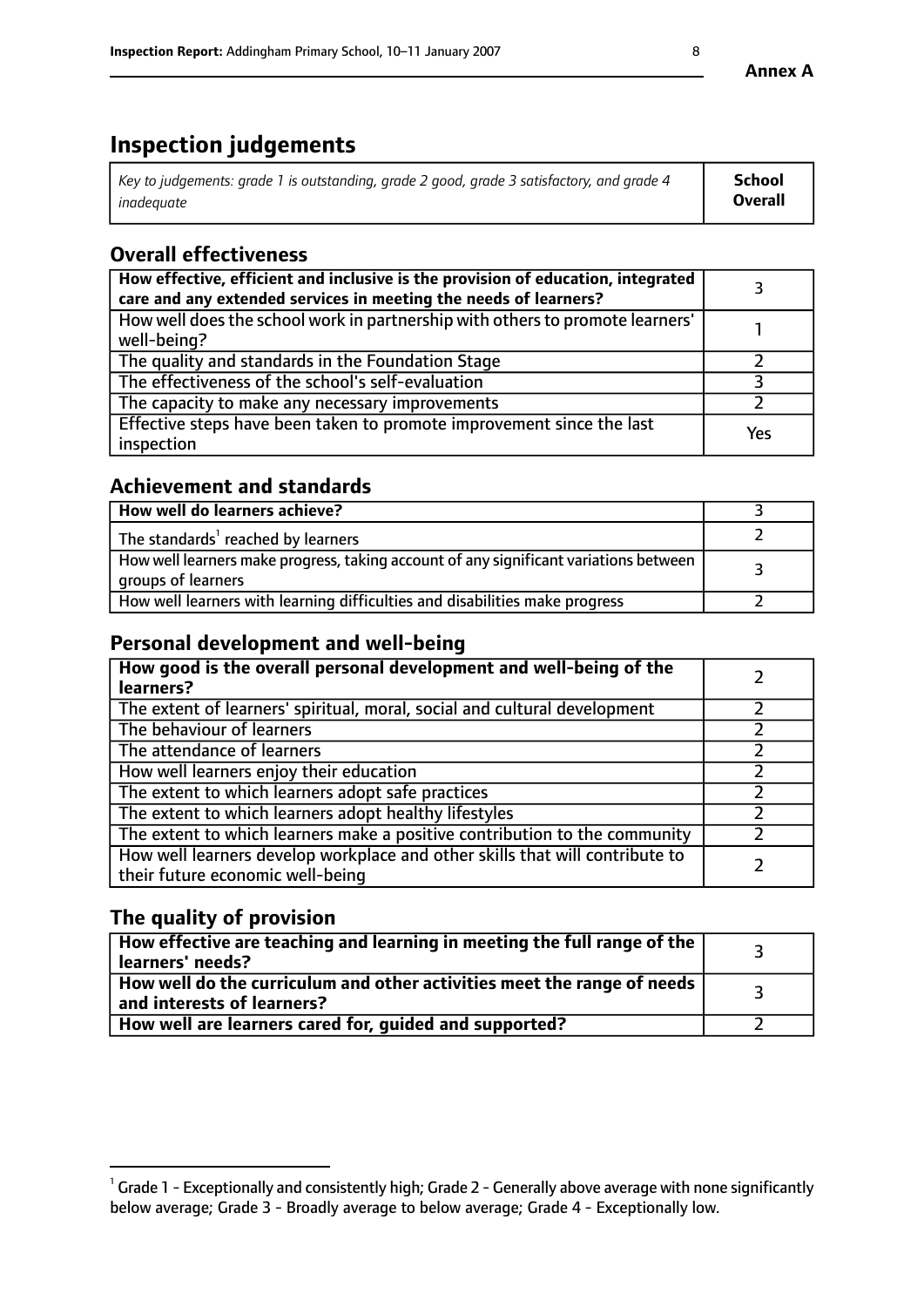# **Leadership and management**

| How effective are leadership and management in raising achievement<br>and supporting all learners?                                              |           |
|-------------------------------------------------------------------------------------------------------------------------------------------------|-----------|
| How effectively leaders and managers at all levels set clear direction leading<br>to improvement and promote high quality of care and education |           |
| How effectively performance is monitored, evaluated and improved to meet<br>challenging targets                                                 | 3         |
| How well equality of opportunity is promoted and discrimination tackled so<br>that all learners achieve as well as they can                     |           |
| How effectively and efficiently resources, including staff, are deployed to<br>achieve value for money                                          | 3         |
| The extent to which governors and other supervisory boards discharge their<br>responsibilities                                                  |           |
| Do procedures for safequarding learners meet current government<br>requirements?                                                                | Yes       |
| Does this school require special measures?                                                                                                      | <b>No</b> |
| Does this school require a notice to improve?                                                                                                   | No        |